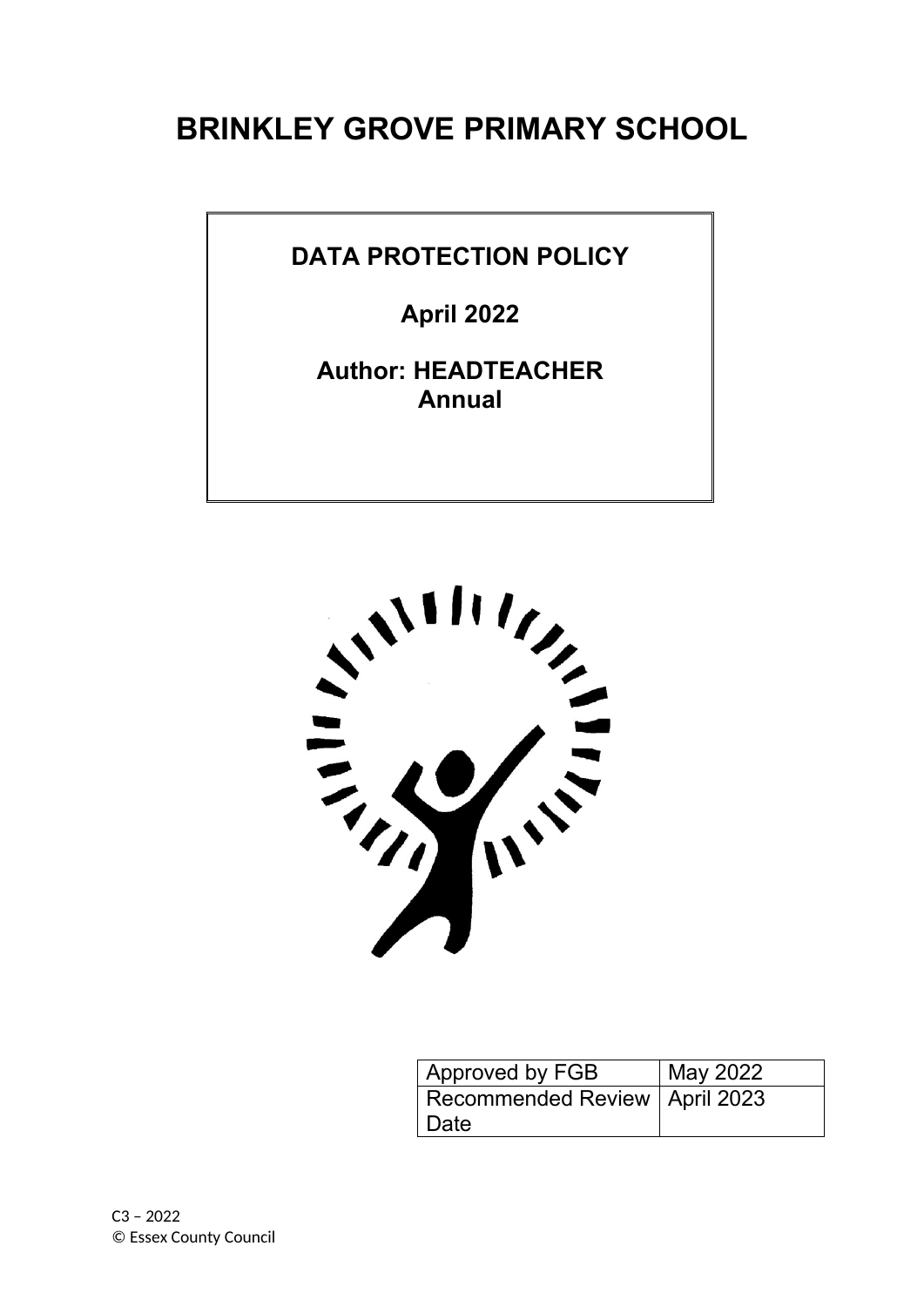# **Data Protection Policy**

General rules in complying with Data Protection law.

Policy points are numbered. The numbering corresponds to explanations of 'why?' and 'how?' for each point further down the page.

### **What must I do?**

- 1. *MUST*: All employees must **comply** with the requirements of Data Protection Law and Article 8 of the Human Rights Act when processing the personal data of living individuals
- 2. *MUST*: Where personal data is used, we must make sure that the data subjects have access to a complete and current **Privacy Notice.**
- 3. *MUST:* We must formally **assess** the risk to privacy rights introduced by any new (or change to an existing) system or process which involves the use of personal data
- 4. *MUST*: We must process only the **minimum** amount of personal data necessary to deliver services.
- 5. *MUST*: All employees who record **opinions** or intentions about service users must do so carefully and professionally
- 6. *MUST*: We must take reasonable steps to ensure the personal data we hold is **accurate**, up to date and not misleading.
- 7. *MUST*: We must rely on **consent** as a condition for processing personal data only if there is no relevant legal power or other condition
- 8. *MUST*: Consent must be obtained if personal data is to be used for **promoting or marketing** goods and services.
- 9. *MUST*: Consent will **expire** at the end of each 'Key Stage' period unless it is reconfirmed.
- 10.*MUST*: We must ensure that the personal data we process is reviewed and **destroyed** when it is no longer necessary.
- 11.*MUST*: If we receive a **request** from a member of the public or colleagues asking to access their personal data, we must handle it as a Subject Access Request under the Data Protection Act 2018 or a request for the Education Record under the [Education \(Pupil Information\) \(England\) Regulations 2005](http://www.legislation.gov.uk/uksi/2005/1437/pdfs/uksi_20051437_en.pdf)
- 12.*MUST*: If we receive a request from anyone asking to access the personal data of **someone other than themselves**, we must fully consider Data Protection law before disclosing it
- 13.*MUST*: When someone contacts us requesting we change the way we are processing their personal data, we must consider their **rights** under Data Protection law.
- 14.*MUST NOT*: You must not access personal data which you have **no right to view**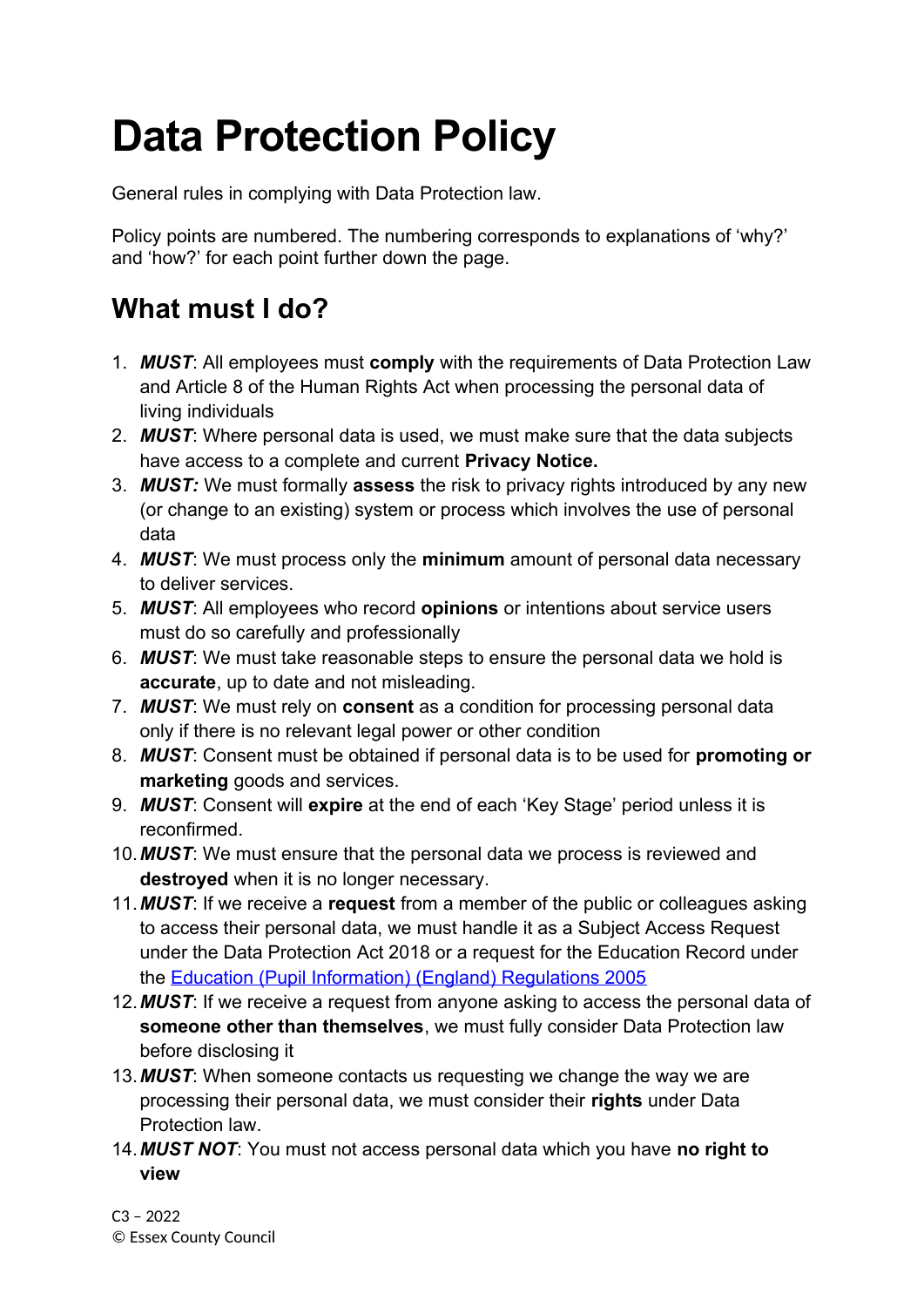- 15.*MUST*: You must follow system user **guidance** or other formal processes which are in place to ensure that only those with a business need to access personal data are able to do so
- 16.*MUST*: You must **share** personal data with external bodies who request it only if there is a current agreement in place to do so or it is approved by the Data Protection Officer (DPO) or Senior Information Risk Owner (SIRO)
- 17.*MUST*: Where the content of telephone calls, emails, internet activity and video images of employees and the public is **recorded, monitored and disclosed** this must be done in compliance with the law and the regulator's Code of Practice.
- 18.*MUST*: All employees must be **trained** to an appropriate level, based on their roles and responsibilities, to be able to handle personal data securely. This training must be regularly refreshed to ensure knowledge remains current.
- 19.*MUST*: When using **'data matching'** techniques, this must only be done for specific purposes in line with formal codes of practice, informing service users of the details, their legal rights and getting their consent where appropriate.
- 20.*MUST*: We must pay an annual [Data Protection Fee](https://ico.org.uk/for-organisations/data-protection-fee/)
- 21.*MUST:* Where personal data needs to be anonymised or pseudonymised, for example for **research purposes**, we must follow the relevant procedure
- 22.*MUST NOT*: You must not **share** any personal data held by us with an individual or organisation based in any country outside of the United Kingdom without seeking advice from the SIRO or Data Protection Officer
- 23.*MUST*: We must identify **Special Categories** of personal data and make sure it is handled with appropriate security and only accessible to authorised persons
- 24.*MUST*: When **sending** Special Category data to an external person or organisation, it should be marked as "OFFICIAL-SENSITIVE" and where possible, sent by a secure method

## **Why must I do it?**

- 1. To comply with legislation
- 2. To comply with Data Protection legislation which requires us to make the data subject aware of how we will handle their personal data
- 3. To ensure that the rights of the Data Subject are protected in any proposed new activity or change to an existing one
- 4. The law states that we must only process the minimum amount of information needed to carry out our business purpose. It is not acceptable to hold information on the basis that it might possibly be useful in the future without a view of how it will be used. Changes in circumstances or failure to keep the information up to date may mean that information that was originally adequate becomes inadequate.
- 5. To maintain professional standards and to assist in defending the validity of such comments if the data subject exercises their rights to ask us to amend or delete their personal data if they feel it to be inaccurate.
- 6. To comply with a principle of Data Protection law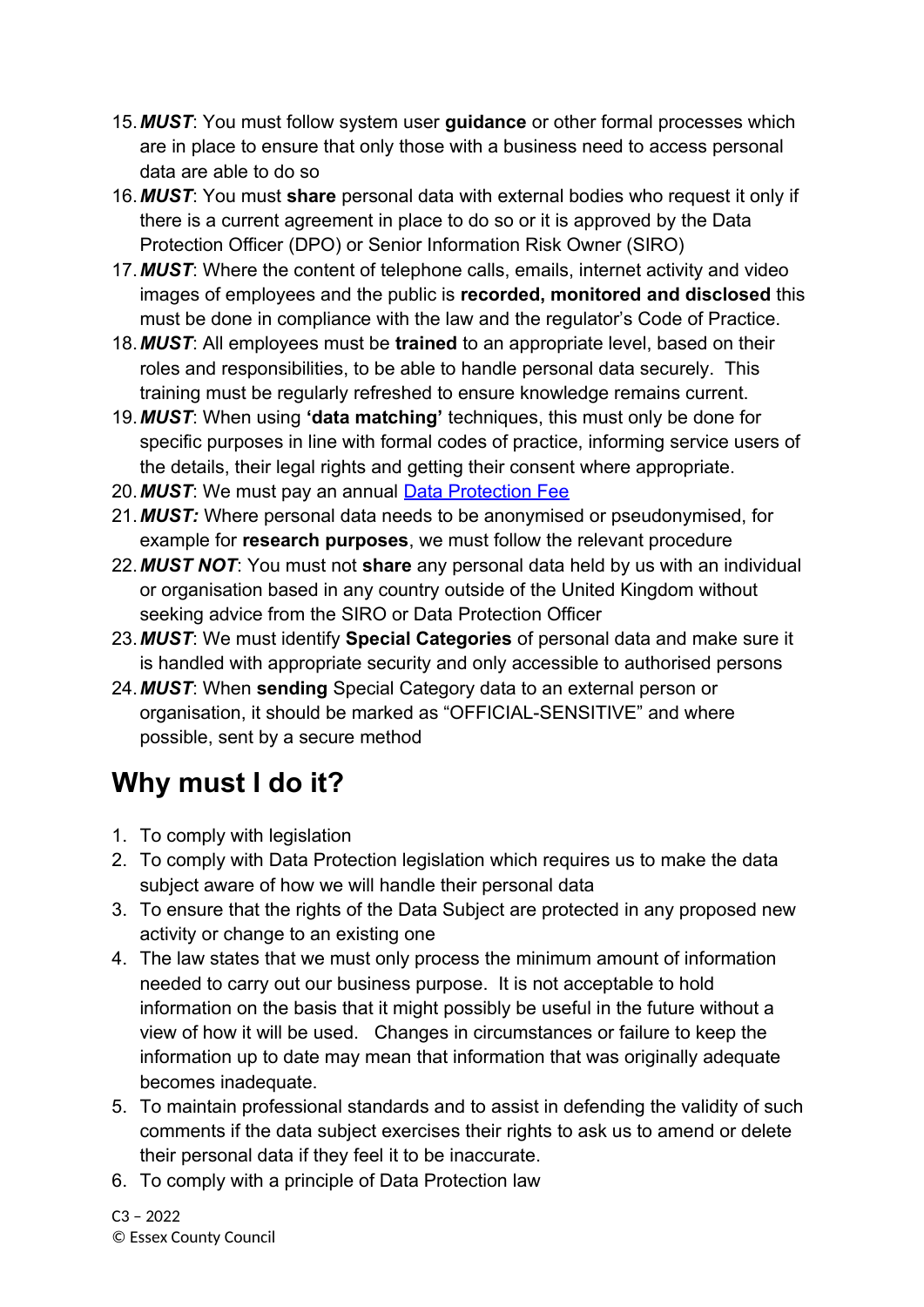- 7. To comply with Data Protection law. Where processing does not rely on a legal condition other than consent
- 8. When using personal data for marketing and promoting services it is unlikely that any lawful condition other than consent would apply.
- 9. Consent can only be valid for a reasonable period of time.
- 10.To comply with a principle of Data Protection law.
- 11.To comply with the right to access personal data
- 12.To comply with a principle of Data Protection law
- 13.To comply with the rights of the Data Subject under Data Protection law
- 14.Personal data must be protected by effective security controls to ensure that only those with approved business need to access the data can do so
- 15.Personal data must be protected by effective security controls to ensure that only those with approved business need to access the data can do so
- 16.To comply with the legal requirements to keep personal secure but also to ensure that where there are legal grounds to share information in a managed way that this is done correctly.
- 17.The law permits organisations to hold such data in order to measure the quality of services being provided, to record consent etc. In certain circumstances recordings may be accessed e.g. to investigate alleged criminal activity or breaches of Organisation policy etc.
- 18.To comply with a principle in Data Protection law, regulatory guidance and the Data Protection Officer governance requirements.
- 19.To comply with the Data Subject's rights
- 20.This is a regulatory requirement
- 21.Where personal data is used for research purposes, the processing of the data can be legitimised by provisions within Data Protection law
- 22.To comply with the right of the Data Subject to have equivalent legal safeguards in place over their data in another country as they would here. Personal data transferred overseas (including hosted solutions) must be securely handled under the same or substantially similar provisions that exist under the Data Protection Act.
- 23.To comply with Article 9 of GDPR
- 24.To comply with Article 9 of GDPR and comply with a principle of Data Protection law requiring that personal data is processed with appropriate security measures

## **How must I do it?**

- 1. By following the points in this policy
- 2. By approving and reviewing a compliant privacy notice in line with the Privacy Notice Procedure and making it available to the data subjects
- 3. By completing and approving a Privacy Impact Assessment, or Data Protection Impact Assessment where the processing is 'high risk' to the rights of the data subjects.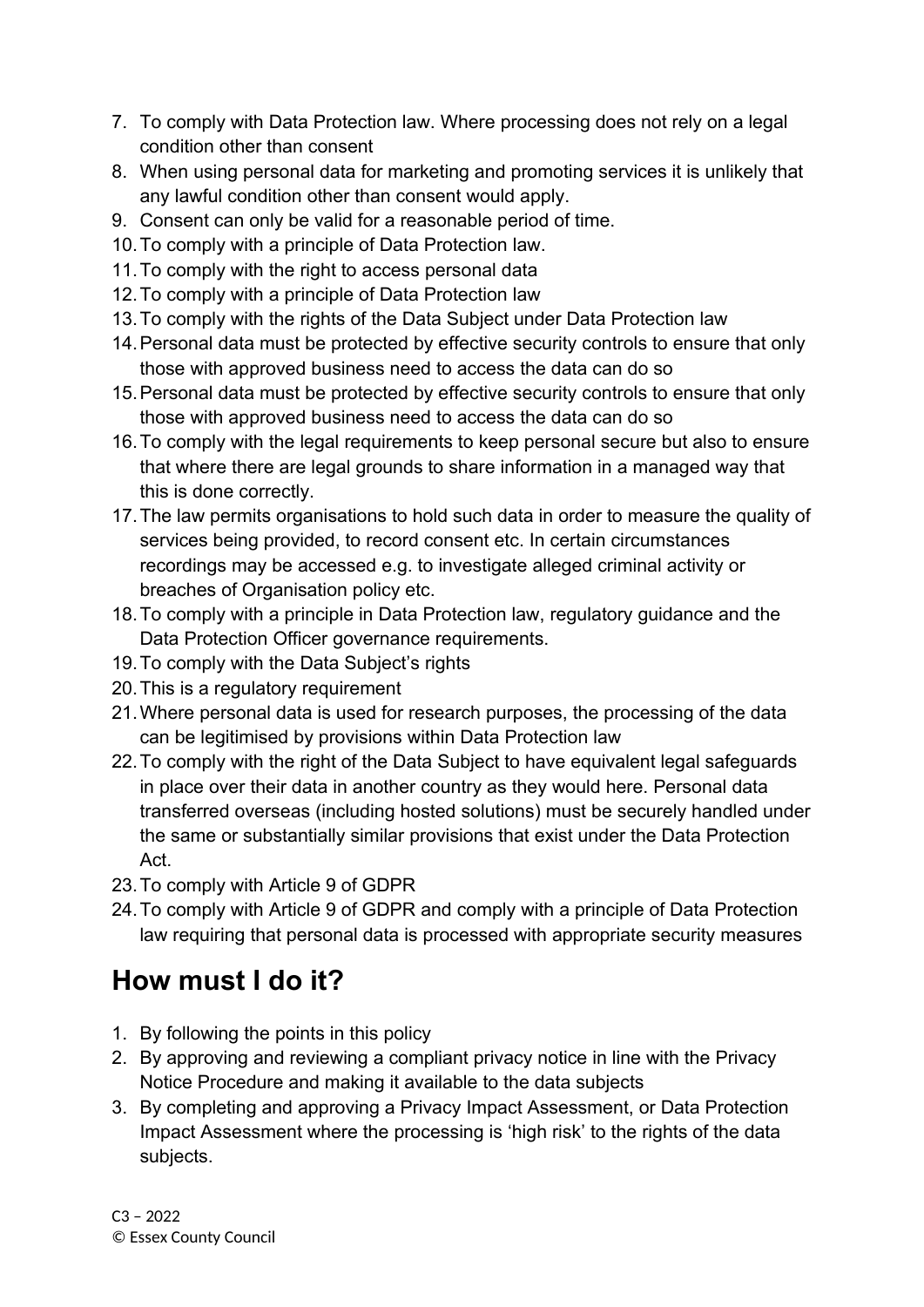- 4. By ensuring that the means we use to gather personal data (such as forms etc.) only ask for the information that is required in order to deliver the service.
- 5. By considering that anything committed to record about an individual may be accessible by that individual in the future or challenged over its accuracy.
- 6. For example, there should be at least an annual check of the currency of data held about service users and whenever contact is re-established with a service user, you should check that the information you hold about them is still correct.
- 7. By following the points in the Consent Procedure
- 8. By following the points in the Consent Procedure
- 9. By following the points in the Consent Procedure. Parents/ Guardians of pupils in the last year of a key stage should expect a communication to ask them to refresh their consents. If they do not respond ahead of a deadline date then consent should be assumed to be no longer valid.
- 10.By following the points in the Records Management Policy. We must review personal data regularly and delete information which is no longer required; although we must take account of statutory and recommended minimum retention periods. Subject to certain conditions, the law allows us to keep indefinitely personal data processed only for historical, statistical or research purposes. The Retention Schedule will give guidance in these areas.
- 11.By following the points in the Statutory Requests for Information Policy. We must be aware that data subjects can ask others to make a request on their behalf. There must be evidence of consent provided by the Data Subject to support this.
- 12.By following the points in the Statutory Requests for Information Policy. Such requests would typically be managed under the Freedom of Information Act (if from a member of the public) or under Data Protection or Justice law if for a criminal investigation, however the decision whether or not to disclose someone's personal data to a third party must satisfy the requirements of Data Protection law
- 13.By reviewing the impact of any requested change on any statutory duty being fulfilled by the Organisation.
- 14.By being aware through training and guidance from your manager on what information is appropriate for you to access to do your job. Systems and other data storage must be designed to protect access to personal data. You must inform your manager if you have access to data which you suspect you are not entitled to view.
- 15.By ensuring appropriate security controls are in place and rules to support those controls are followed. The following should be in place:
	- technical methods, such as encryption, password protection of systems, restricting access to network folders;
	- physical measures, such as locking cabinets, keeping equipment like laptops out of sight, ensuring buildings are physically secure; and
	- organisational measures, such as: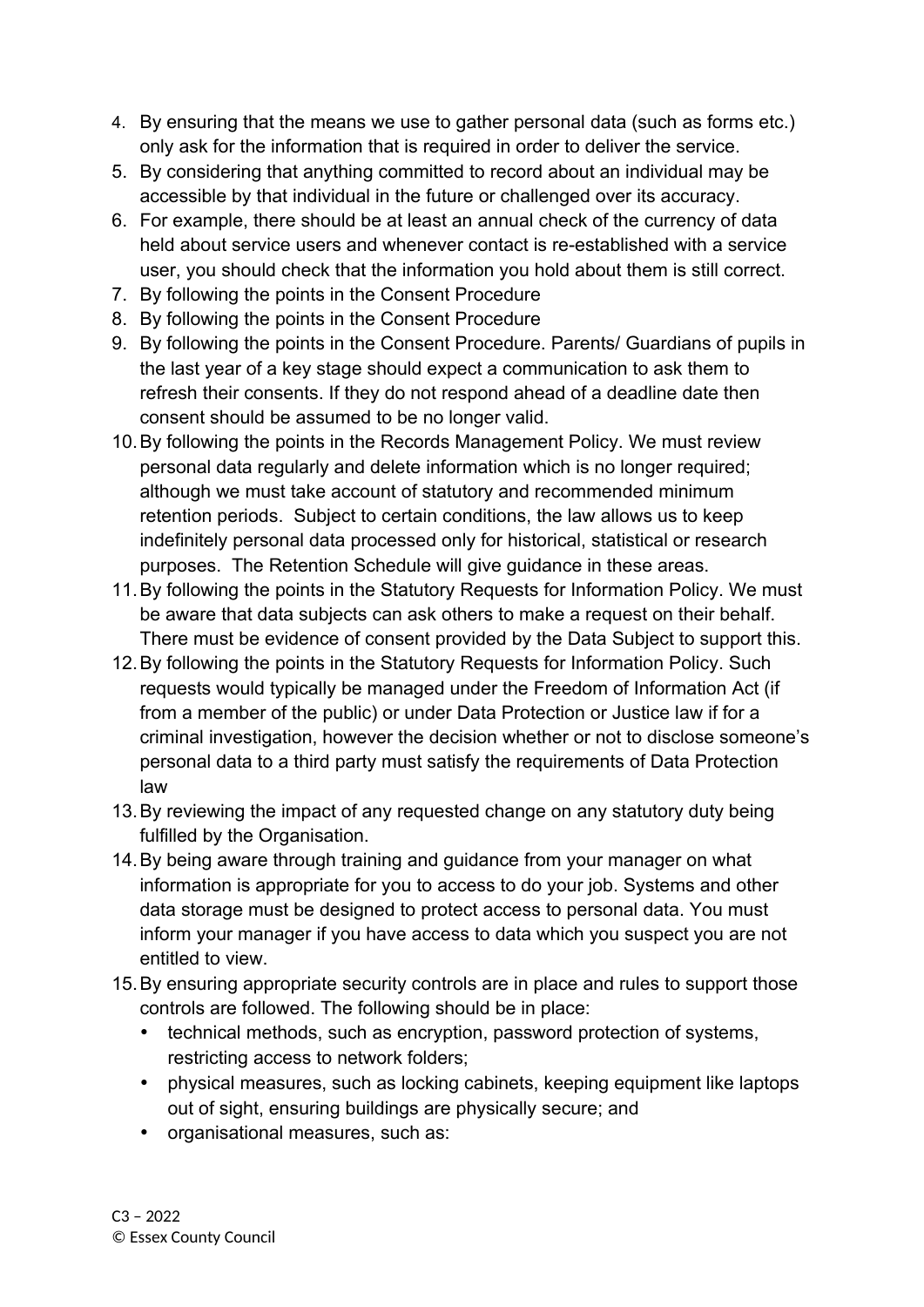- o Providing appropriate induction and training so that staff know what is expected of them
- o Taking reasonable steps to ensure the reliability of staff that access personal data, for example, by the use of Disclosure and Barring Service (DBS) checks.
- o Making sure that passwords are kept secure, forced to be changed after an agreed period and are never shared
- 16.Consult your manager, any procedure guidance or any library of sharing agreements managed by the Organisation. Consult the Data Protection Officer or SIRO in one-off cases of sharing.
- 17.By ensuring that employees and members of the public are fully aware of what personal data is being recorded about them and why, and it what circumstances that data may be used. Operation of overt surveillance equipment such as CCTV must always be done in line with relevant codes of practice captured in the Surveillance Management Procedure. Any covert surveillance must be done in line with the provisions in the Investigatory Powers Act (2016)
- 18.By completing compulsory training courses relevant to your role. Records will be kept of induction training and annual refresher training. Training content for each role will be determined by feedback on current training methods and the outcome of investigating security incidents. This will be reviewed frequently.
- 19.By ensuring an Impact Assessment has been approved for the activity
- 20.The payment must be made annually to the Information Commissioner's Office (ICO)
- 21.Follow the guidance in the Data Minimisation Procedure
- 22.Consult the Data Protection Officer over any proposed sharing outside of the UK. If you are a manager who is proposing a change to or implementing a new system which may involve the hosting of personal data in a nation outside the UK, this must be first assessed by a Privacy Impact Assessment, which must be approved by your SIRO and Data Protection Officer
- 23.Special Categories of Personal Data are information revealing *racial or ethnic origin*, *political opinions*, *religious or philosophical beliefs*, or *trade union membership*, and *genetic data*, *biometric data* for the purpose of uniquely identifying an individual, *data concerning health* or *data concerning an individual's sex life or sexual orientation*. Where this data is held it should be stored securely and in a way that access is restricted only to those internal staff that have a valid need to access it. It should only be shared externally after verifying that the recipient is entitled to access this data and through secure means.
- 24.Hard-copy packages must be marked as such by writing on the exterior of the package. Emails should contain the wording in the 'subject' field before the email title. Refer to the Records of Processing Activity document and the register of Data Flows for clear instruction on how you are expected to handle sending the data securely according to the particular activity you are undertaking